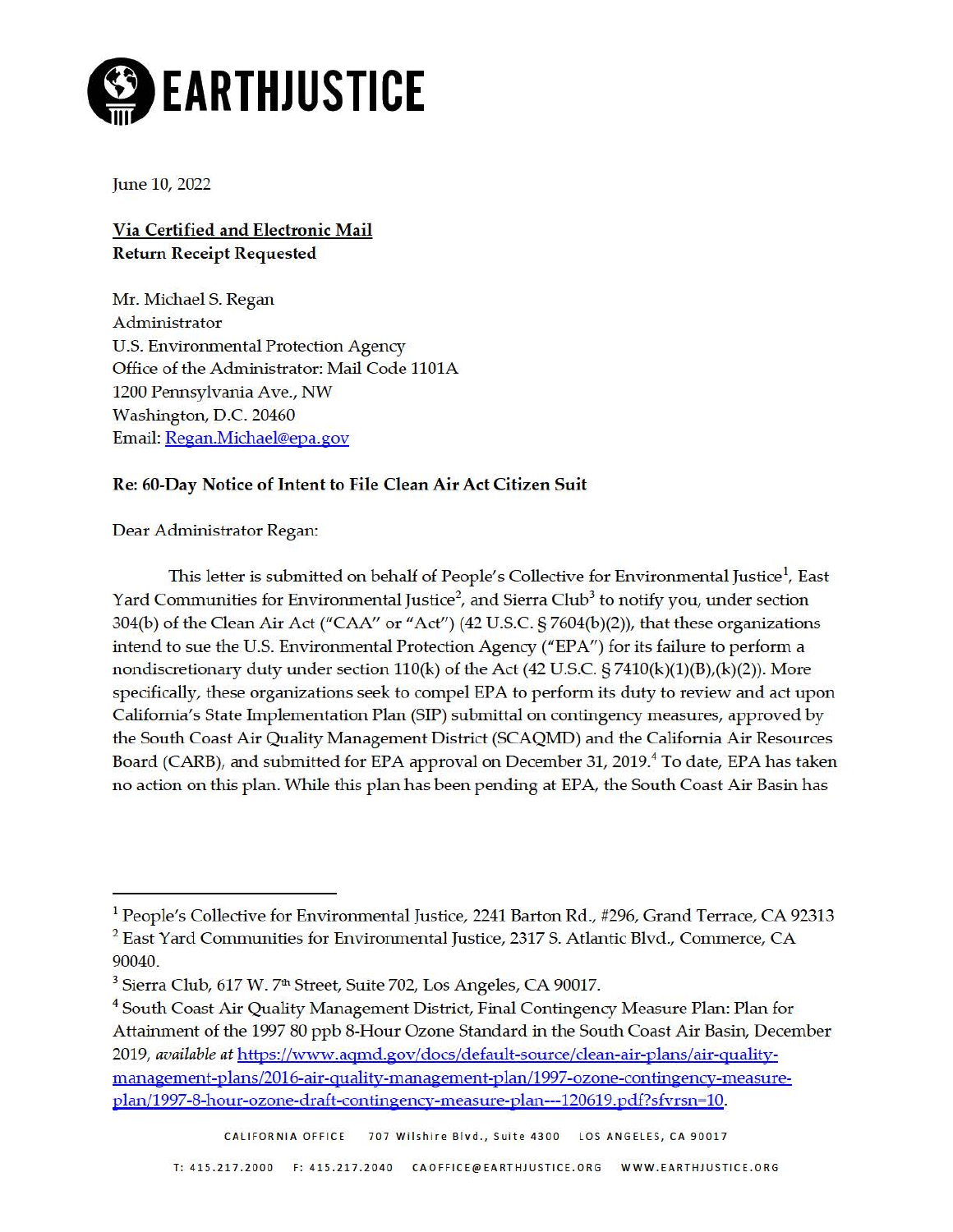Michael S. Regan, Administrator U.S. Environmental Protection Agency June 10, 2022

had one of the worst ozone seasons in close to three decades,<sup>[5](#page-1-0)</sup> in addition to hundreds of dirty air days. We need our regulators, including EPA, to comply with our clean air laws as written.

To make matters worse, regulators from both the SCAQMD and CARB have conceded that the South Coast Air Basin will fail to meet the 1997 8-hour ozone standard. In fact, this failure is the result of a lack of follow through on the "black box" emissions reduction commitments CARB and SCAQMD made when the original plan to meet the 1997 ozone standard was submitted to EPA more than a decade ago. The "black box" allows plans to get approved for extreme ozone areas without effective control measures being fully developed. In the meantime, ports, airports, refineries, and other large polluting facilities have expanded and added pollution to the most ozone-polluted region of the country. The "black box" approach only works if agencies fulfill their promises to develop concrete strategies to reduce emissions sufficient to meet the ozone standards. The chronic problem in the South Coast Air Basin is that agencies use the "black box" as a strategy for getting plans approved, but never ultimately follow through on closing the "black box." The losers in this approach are the millions of breathers in the South Coast Air Basin.

These regulatory failures have consequences. For example, ozone is a dangerous form of air pollution linked to many health impacts, particularly in the South Coast Air Basin. Ozone reacts with internal body tissues, causing lung damage, making them more susceptible to infection and reducing their capacity—while also exacerbating asthma, increasing respiratory-related hospital admissions, and even leading to premature death.<sup>[6](#page-1-1)</sup> The health impacts of this pollution are disproportionately felt by the most vulnerable, including children, persons with lung diseases, outdoor workers, and the elderly.<sup>[7](#page-1-2)</sup> A recent report by the American Lung Association ranked the Los Angeles region as the worst in the nation for ozone pollution, a slot the region has maintained for all but one of the 23 years tracked by the "State of the Air" report.<sup>[8](#page-1-3)</sup> People of color make up roughly 70% of the population for this heavily impacted region,<sup>[9](#page-1-4)</sup> making it difficult to ignore the environmental justice implications of continued agency inaction in addressing the perennial gaps in air pollution reduction. Having air plans based on the fantasy that the "black box" will finally solve our air pollution crisis will continue to mean that millions of the region's residents are harmed by dangerous ozone.

<span id="page-1-0"></span><sup>5</sup> Tony Barboza, *Los Angeles Suffers Worst Smog in Almost 30 Years*, Sept. 10, 2020, *available at* [https://www.latimes.com/california/story/2020-09-10/los-angeles-had-its-worst-smog-in-26](https://www.latimes.com/california/story/2020-09-10/los-angeles-had-its-worst-smog-in-26-years-during-heat-wave) [years-during-heat-wave.](https://www.latimes.com/california/story/2020-09-10/los-angeles-had-its-worst-smog-in-26-years-during-heat-wave)

<span id="page-1-1"></span><sup>6</sup> *See Health Effects of Ozone Pollution*, U.S. ENVTL. PROTECTION AGENCY, <https://www.epa.gov/ground-level-ozone-pollution/health-effects-ozone-pollution> (last updated May 5, 2021).

<span id="page-1-2"></span><sup>7</sup> *Ibid.*

<span id="page-1-3"></span><sup>&</sup>lt;sup>8</sup> Am. Lung Assn., State of the Air 2022, p. 11. [https://www.lung.org/getmedia/74b3d3d3-88d1-](https://www.lung.org/getmedia/74b3d3d3-88d1-4335-95d8-c4e47d0282c1/sota-2022.pdf) [4335-95d8-c4e47d0282c1/sota-2022.pdf](https://www.lung.org/getmedia/74b3d3d3-88d1-4335-95d8-c4e47d0282c1/sota-2022.pdf) (as of April 18, 2022).

<span id="page-1-4"></span><sup>9</sup> *Id.* at p. 38 (Table 2c).